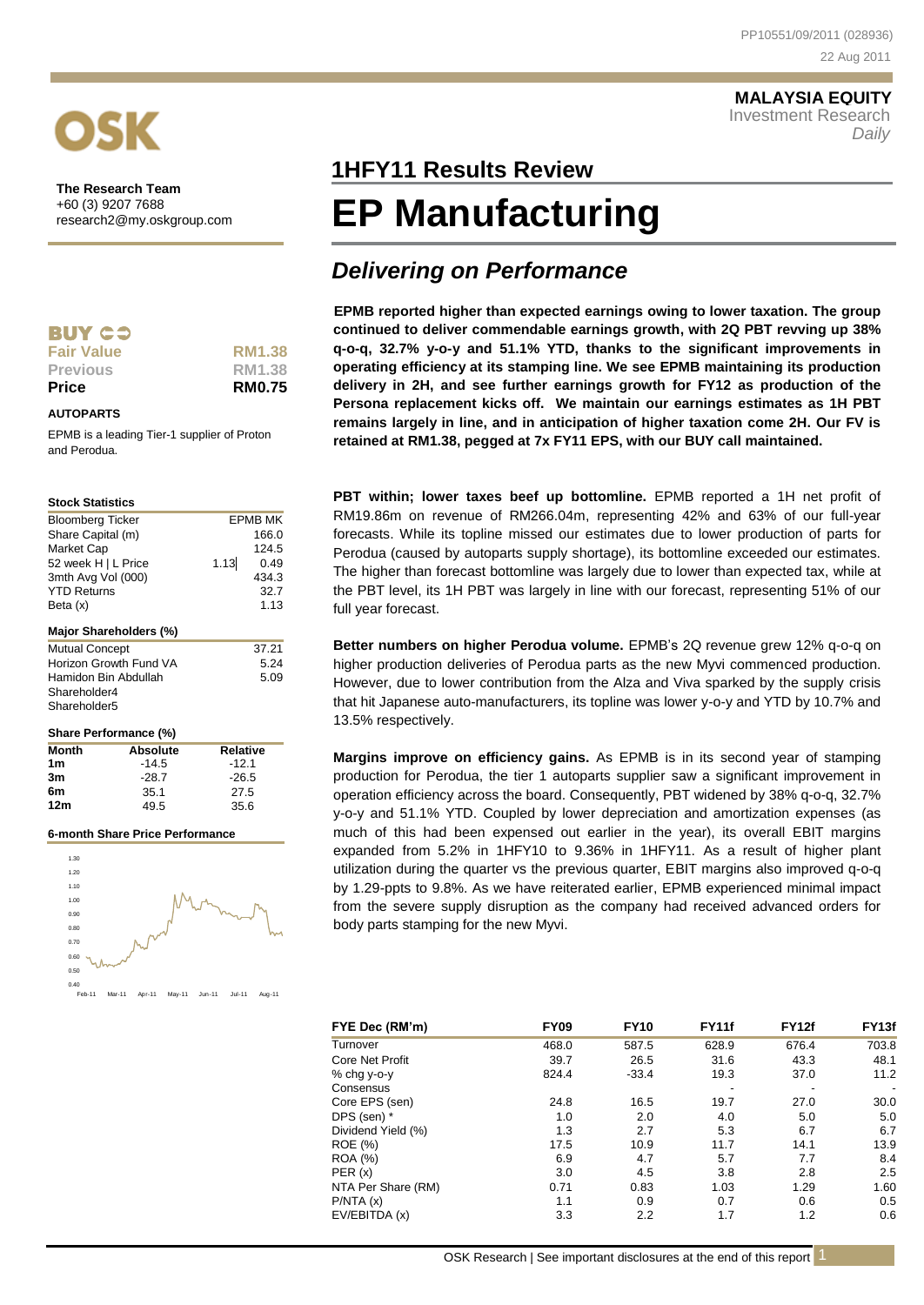# **Results Table (RMm) Results Table (RMm)**

| <b>FYE Dec</b>          | Q2FY11  | Q1FY11  | Q-o-Q chg | Q2FY10  | Y-oY chg | <b>1HFY11</b> | <b>1HFY10</b> | Y-o-Y chg | <b>Comments</b>                                                                                                                                                              |
|-------------------------|---------|---------|-----------|---------|----------|---------------|---------------|-----------|------------------------------------------------------------------------------------------------------------------------------------------------------------------------------|
| Revenue                 | 140.55  | 125.50  | 12.0%     | 157.31  | $-10.7%$ | 266.04        | 307.54        | $-13.5%$  | Below; but we make no changes to<br>our topline as we anticipate higher<br>volume delivered to Perodua come<br>2H. Q-o-q picked up on delivery of<br>new Myvi stamping parts |
| <b>EBIT</b>             | 14.01   | 10.89   | 28.7%     | 8.56    | 63.7%    | 24.90         | 16.02         | 55.5%     | Margins saw a tremendous<br>improvement from significantly better<br>efficiency at its stamping line, coupled<br>by the lower depreciation and<br>amortization expense.      |
| <b>Interest Expense</b> | $-2.48$ | $-2.57$ | $-3.3%$   | $-3.65$ | $-31.9%$ | $-5.05$       | $-6.60$       | $-23.5%$  |                                                                                                                                                                              |
| Interest Income         | 0.16    | 0.15    | 6.6%      | 0.05    | 244.7%   | 0.31          | 0.08          | 297.5%    |                                                                                                                                                                              |
| EI                      | 0.00    | 0.00    |           | 0.00    |          | 0.00          | 0.00          |           |                                                                                                                                                                              |
| PBT                     | 11.69   | 8.47    | 38.0%     | 8.81    | 32.7%    | 20.16         | 13.34         | 51.1%     | In line                                                                                                                                                                      |
| Core PBT                | 11.69   | 8.47    | 38.0%     | 8.81    | 32.7%    | 20.16         | 13.34         | 51.1%     | In line                                                                                                                                                                      |
| Tax                     | $-0.42$ | 0.12    | -445.9%   | $-2.93$ | $-85.6%$ | $-0.30$       | $-3.23$       | $-90.7%$  | Lower but we expect 2H to see higher<br>taxation as this was the case last<br>year too.                                                                                      |
| MI                      | 0.00    | 0.00    |           | $-0.18$ |          | 0.00          | $-0.29$       | $-100.0%$ |                                                                                                                                                                              |
| <b>Net Profit</b>       | 11.27   | 8.60    | 31.1%     | 5.70    | 97.6%    | 19.86         | 9.82          | 102.2%    | Exceeded our estimates due to lower<br>than expected taxation. We make no<br>changes into our earnings forecast.                                                             |
| <b>Core Net Profit</b>  | 11.27   | 8.60    | 31.1%     | 5.70    | 97.6%    | 19.86         | 9.82          | 102.2%    |                                                                                                                                                                              |
| EPS (sen)               | 7.0     | 5.3     | 31.2%     | 3.5     | 98.6%    | 12.3          | 6.1           | 103.2%    |                                                                                                                                                                              |
| DPS (sen)               | 1.0     | 0.0     |           | 1.0     | 0.0%     | 1.0           | 1.0           | 0.0%      |                                                                                                                                                                              |
| EBIT margin (%)         | 9.97    | 8.68    | 1.29      | 5.44    | 4.53     | 9.36          | 5.21          | 4.15      |                                                                                                                                                                              |
| PBT margin (%)          | 8.32    | 6.75    | 1.57      | 5.60    | 2.72     | 7.58          | 4.34          | 3.24      |                                                                                                                                                                              |
| Core PBT Margin (%)     | 8.32    | 6.75    | 1.57      | 5.60    | 2.72     | 7.58          | 4.34          | 3.24      |                                                                                                                                                                              |
| Net profit margin (%)   | 8.02    | 6.85    | 1.17      | 3.62    | 4.39     | 7.47          | 3.19          | 4.27      |                                                                                                                                                                              |
| NTA/ Share (RM)         | 0.97    | 0.88    |           | 0.72    |          | 0.97          | 0.72          |           |                                                                                                                                                                              |
| Net Gearing (%)         | 56.14   | 69.13   |           | 81.42   |          | 56.14         | 81.42         |           | Gearing continues to improve.                                                                                                                                                |

**Outlook to continue to be favorable.** We anticipate EPMB to continue to maintain its production delivery in 2H and looking forward, the company should see next year's revenue continue to grow on higher contribution from Proton as it kick-starts delivery if the new Persona's replacement parts. Margins are also set to improve further on lower raw material costs.

**Maintain earnings and BUY recommendation.** We maintain our earnings estimates, noting that its PBT remains largely in line. While taxation in 1H was lower than we anticipated, we believe that EPMB would still incur higher tax in 2H, as was the case last year. Our FV on the counter remains unchanged at RM1.38, with our multiples pegged at 7x FY11 EPS, in line with its 5-year forward PE historical average. EPMB is attractively valued currently at 3.8x and 2.8x respectively for FY11 and FY12. Maintain BUY.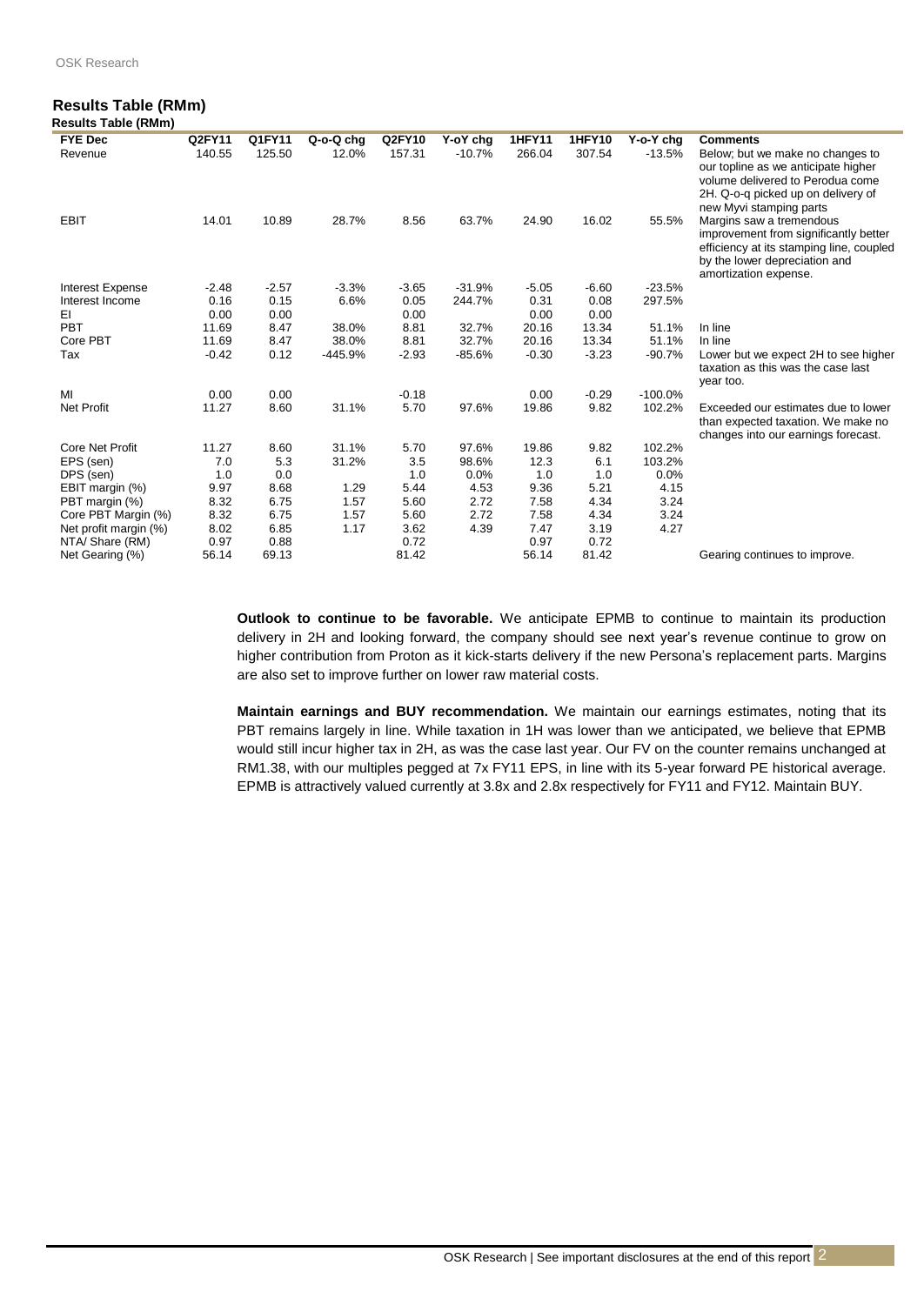# **EARNINGS FORECAST**

| FYE Dec (RMm)              | <b>FY09</b> | <b>FY10</b> | <b>FY11f</b> | <b>FY12f</b> | FY <sub>13f</sub> |
|----------------------------|-------------|-------------|--------------|--------------|-------------------|
| Turnover                   | 468.0       | 587.5       | 628.9        | 676.4        | 703.8             |
| <b>EBITDA</b>              | 105.2       | 125.5       | 128.8        | 134.2        | 139.4             |
| <b>EBIT</b>                | 46.4        | 43.8        | 43.0         | 56.4         | 61.3              |
| ΕI                         | $-32.5$     | $-0.8$      | 0.0          | 0.0          | 0.0               |
| Core PBT                   | 32.4        | 33.3        | 39.5         | 54.1         | 60.1              |
| <b>PBT</b>                 | $-0.1$      | 32.5        | 39.5         | 54.1         | 60.1              |
| Net Profit                 | 7.3         | 25.7        | 31.6         | 43.3         | 48.1              |
| <b>Core Net Profit</b>     | 39.7        | 26.5        | 31.6         | 43.3         | 48.1              |
| EPS (sen)                  | 24.8        | 16.5        | 19.7         | 27.0         | 30.0              |
| DPS (sen)                  | 1.0         | 2.0         | 4.0          | 5.0          | 5.0               |
| Margin                     |             |             |              |              |                   |
| EBITDA (%)                 | 22.5        | 21.4        | 20.5         | 19.8         | 19.8              |
| Core PBT (%)               | 6.9         | 5.7         | 6.3          | 8.0          | 8.5               |
| Core Net Profit (%)        | 8.5         | 4.5         | 5.0          | 6.4          | 6.8               |
| ROE (%)                    | 17.5        | 10.9        | 11.7         | 14.1         | 13.9              |
| ROA (%)                    | 6.9         | 4.7         | 5.7          | 7.7          | 8.4               |
| <b>Balance Sheet</b>       |             |             |              |              |                   |
| <b>Fixed Assets</b>        | 445.4       | 405.6       | 342.9        | 311.4        | 267.1             |
| <b>Current Assets</b>      | 127.4       | 160.3       | 209.3        | 248.5        | 302.5             |
| <b>Total Assets</b>        | 572.7       | 565.8       | 552.1        | 559.8        | 569.6             |
| <b>Current Liabilities</b> | 243.1       | 241.8       | 222.7        | 212.5        | 203.1             |
| <b>Net Current Assets</b>  | $-115.7$    | $-81.6$     | $-13.4$      | 36.0         | 99.5              |
| <b>LT Liabilities</b>      | 102.7       | 80.5        | 59.2         | 41.1         | 20.1              |
| Shareholders' Funds        | 226.9       | 243.5       | 270.2        | 306.3        | 346.4             |
| Net Gearing (%)            | 96.9        | 64.5        | 36.3         | 13.1         | Net Cash          |
|                            |             |             |              |              |                   |